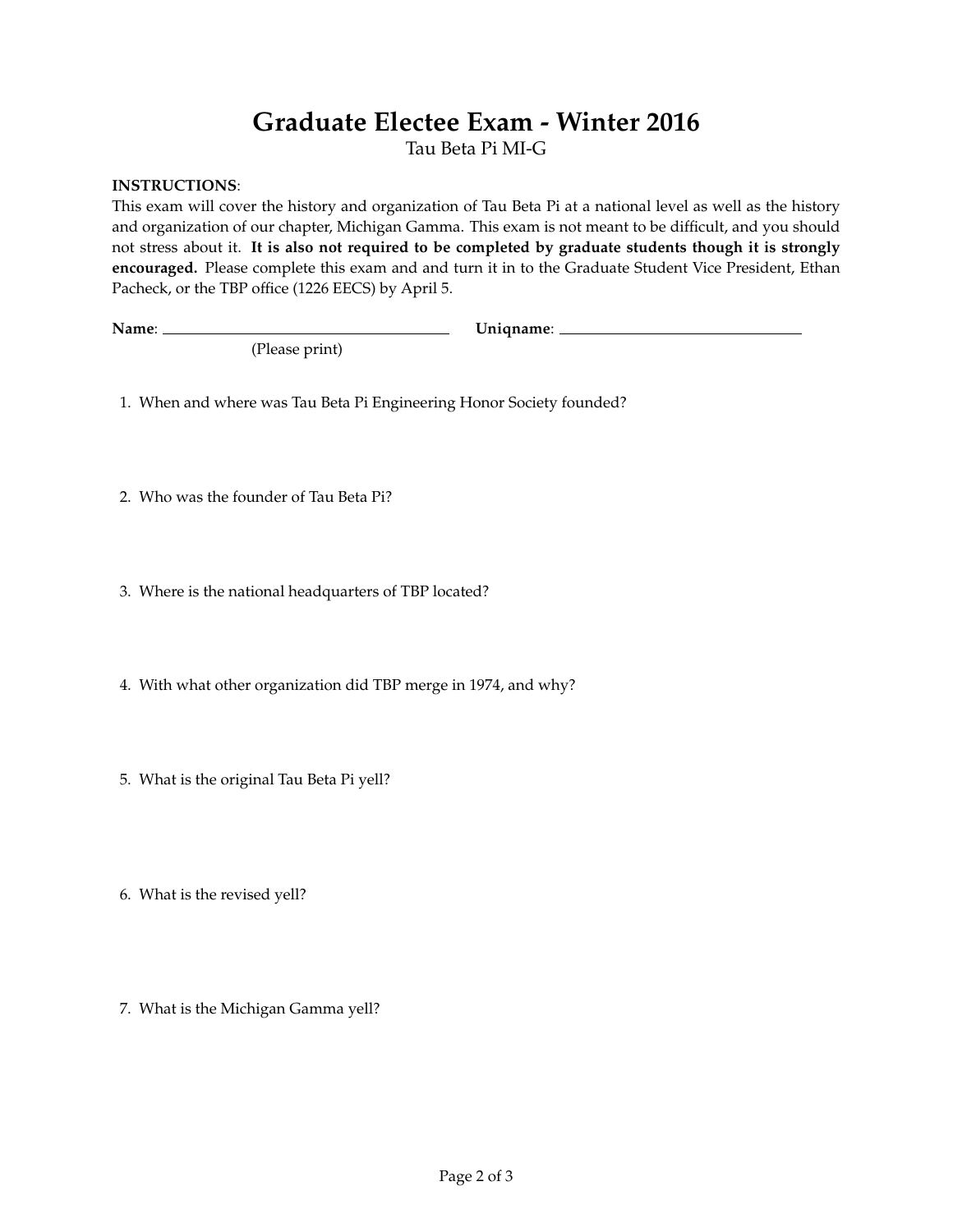- 8. Which founding (charter) member of Michigan Gamma has a North Campus building named after him?
- 9. Where are the 3 brass bents (permanently mounted) located throughout campus? EXTRA CREDIT: Where is the fourth?
- 10. List the ideals of Tau Beta Pi Honor Society as stated in the preamble of our constitution.
- 11. What is the symbol of the TBP motto?
- 12. What are TBP's colors?
- 13. What is the TBP emblem?
- 14. Identify a Tau Beta Pi laureate from Michigan Gamma.
- 15. Name 3 other schools in the same district as Michigan Gamma.